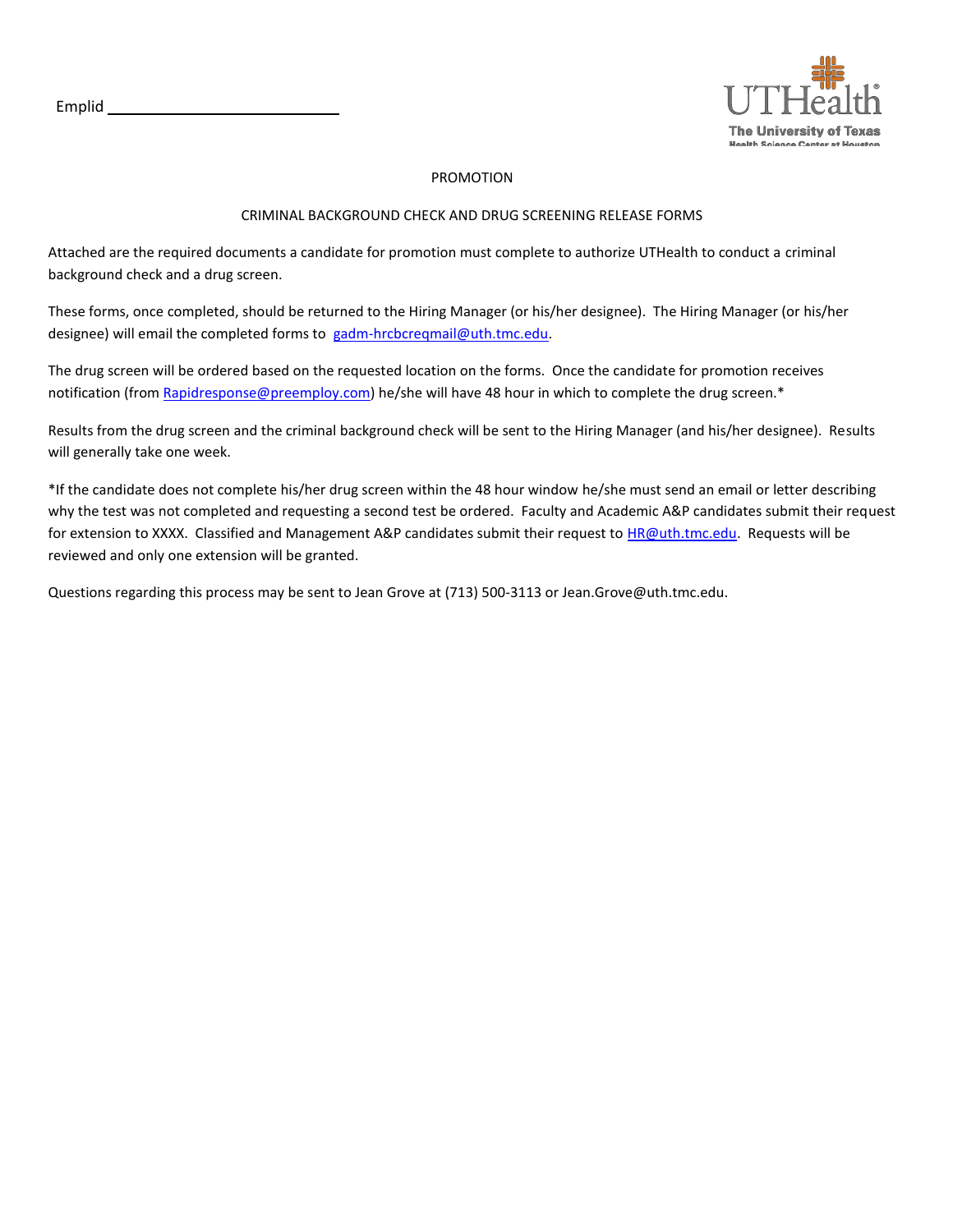

# Attestation of Accuracy

### **Attestation**

- I certify the information provided by me in my application for employment with The University of Texas Health Science Center at Houston (UTHealth), and in this consent form and all accompanying attachments is correct, truthful and complete.
- I understand and agree that any offer of employment (or if employed, continuation of employment) is expressly contingent upon the accuracy and truthfulness of that information.
- I understand that any false information provided by me may result in the withdrawal of any offer of employment, or if employed, may result in disciplinary action, up to and including termination of employment.
- In consideration of my interest in employment with UTHealth, I authorize UTHealth to make reasonable inquiries regarding any information I have provided to UTHealth (including, but not limited to criminal background check, verification of prior work history, verification of educational background, etc.)
- This consent also authorizes any agency or individual to provide the information requested by UTHealth.
- I understand that if I am a male age 18-25, I must show either proof of registration with Selective Service or exemption from selective service at the time of hire. A reproduction of this request may be accepted as an original, and this acknowledgement and consent shall remain in effect until revoked by me.
- I understand that my application and accompanying attachments are the property of UTHealth.

Signature Date

Print Name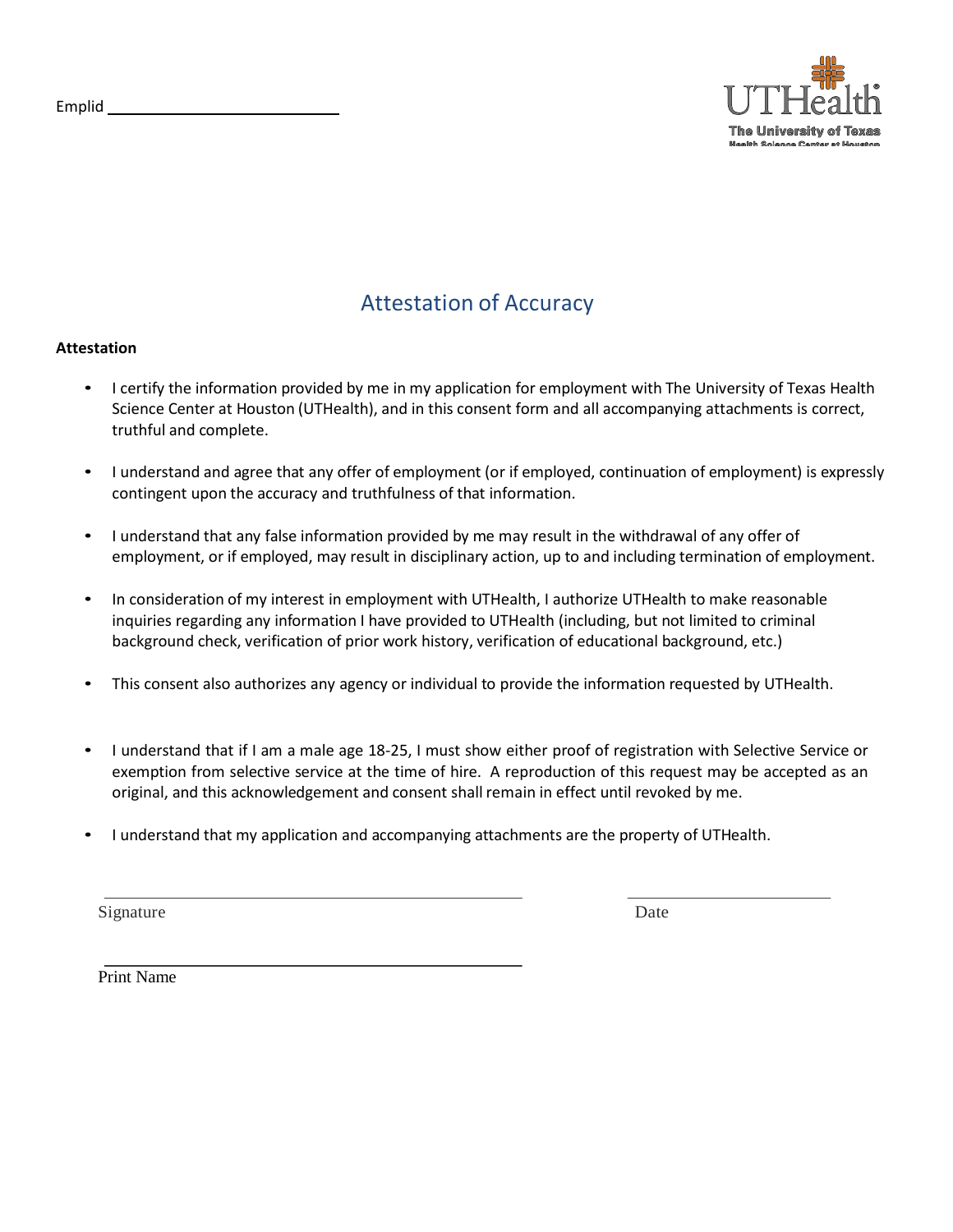

# Criminal Background History

### **Criminal Background**

Have you ever been convicted of, received pre-trial diversion or deferred adjudication for, or pled guilty or no contest to any felony or misdemeanor (including but not limited to such offenses as Driving Under the Influence ("DUI"), Driving While Intoxicated ("DWI"), battery, theft, writing worthless checks, healthcare fraud, possession of drugs)?.





If **yes**, please indicate below, from the **most recent to the oldest**, all convictions or deferred adjudications of a felony or misdemeanor other than a minor traffic violation. A conviction means you pleaded guilty or "no contest" and/or were found guilty by a judge or jury and/or by pleading "no contest", you received pre-trial diversion or deferred adjudication. A conviction may have taken place even if you did not pay a fine or spend any time in jail or prison. A conviction will NOT automatically disqualify you from employment.

| <b>Record any convictions below:</b> |  |  |  |
|--------------------------------------|--|--|--|
|                                      |  |  |  |
|                                      |  |  |  |
|                                      |  |  |  |
|                                      |  |  |  |
|                                      |  |  |  |
|                                      |  |  |  |
|                                      |  |  |  |
|                                      |  |  |  |
|                                      |  |  |  |
|                                      |  |  |  |
|                                      |  |  |  |
|                                      |  |  |  |
|                                      |  |  |  |

Signature Date

Print Name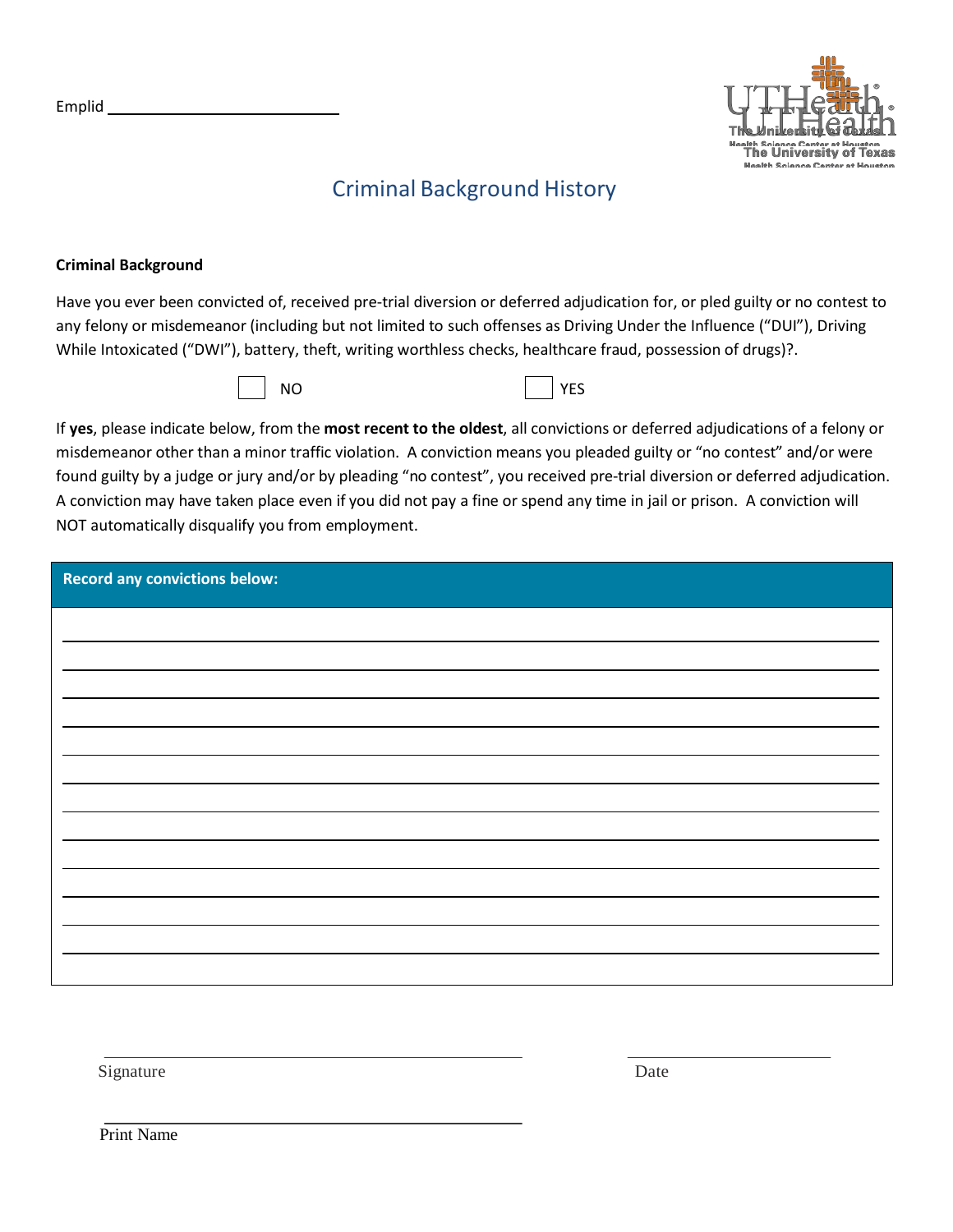

## Drug Screening

To support our commitment to maintaining an environment free from substance abuse, effective Jan. 1, 2016, UTHealth will implement a new policy regarding drug screening of promoted employees. The full policy is now online: [HOOP](https://www.uth.edu/hoop/policy.htm?id=32e7a1fd-59dd-4269-b049-4606d26a56a4) 217, Drug Screening: Employees [and Postdoctoral Research Fellows.](https://www.uth.edu/hoop/policy.htm?id=32e7a1fd-59dd-4269-b049-4606d26a56a4)

Drug screening will be conducted by a third party vendor and will consist of a standard 10 panel urinalysis screen. Notification of the need for the drug screen will come from the vendor in the form of an email, and the applicant/employee has 48 hours from when they open the vendor's message in which to take the test.

### **Please provide the following information:**

State ID or Driver's license number

State ID or Driver's license issuing state

|  |  | Cell phone number |
|--|--|-------------------|
|--|--|-------------------|

## **Please select drug screen collection site preference:**

Closest to my home address (as shown on your pay advice)

Closest to my business or other address (please provide address below if different from home address)

| <b>Street Address</b> |       |          |
|-----------------------|-------|----------|
| City                  | State | Zip code |
| County                |       |          |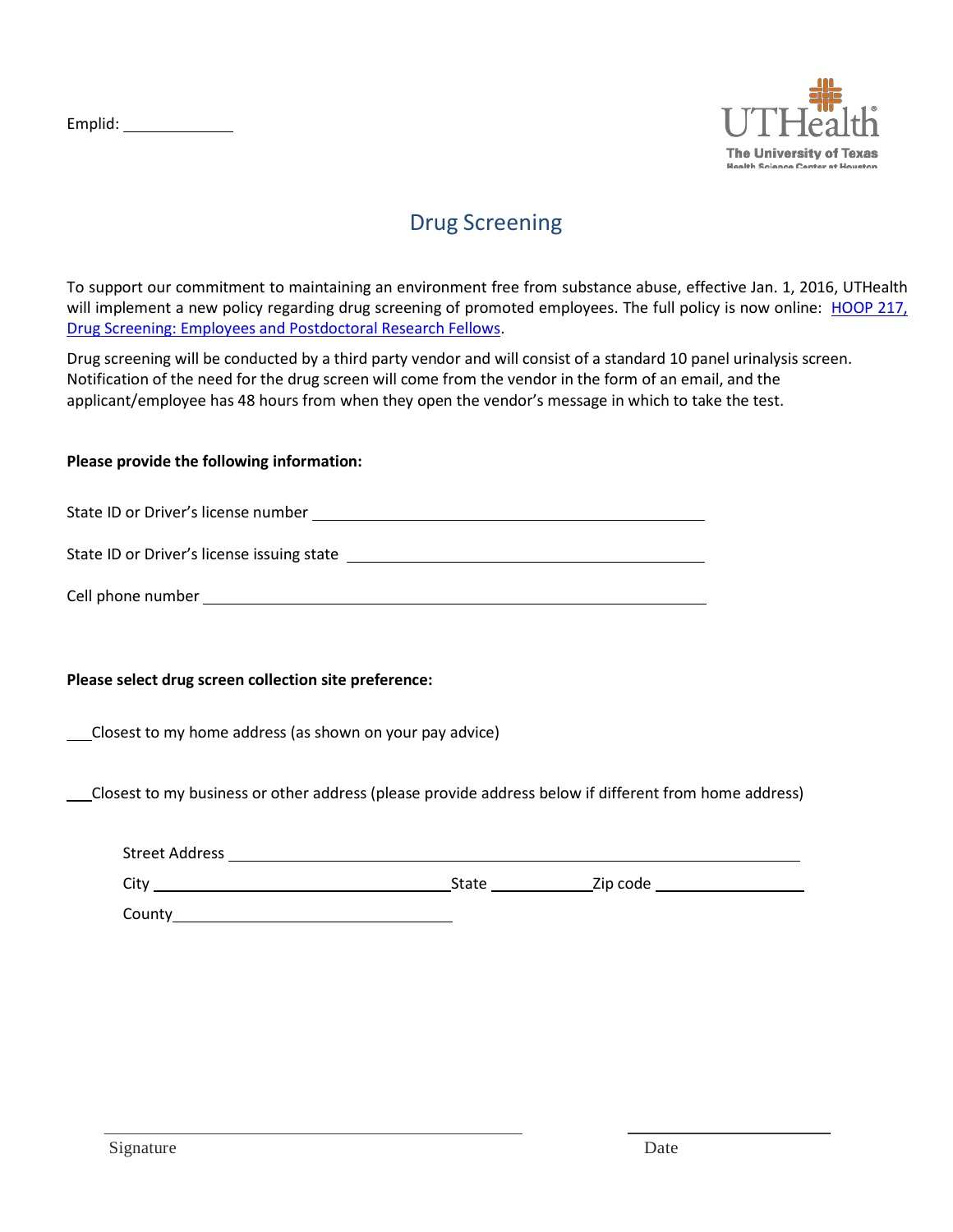

Human Resources

### **ACKNOWLEDGMENT AND AUTHORIZATION REGARDING BACKGROUND INVESTIGATION**

I acknowledge receipt of the DISCLOSURE REGARDING BACKGROUND INVESTIGATION and A SUMMARY OF YOUR RIGHTS UNDER THE FAIR CREDIT REPORTING ACT and certify that I have read and understand both of those documents. I hereby authorize the obtaining of "consumer reports" and/or "investigative consumer reports" by The University of Texas Health Science Center, Houston (UTHealth) ("the Company") at any time after receipt of this authorization and throughout my employment, if applicable. To this end, I hereby authorize, without reservation, any law enforcement agency, administrator, state or federal agency, institution, school or university (public or private), information service bureau, employer, insurance company or other party to furnish any and all background information requested by Pre-employ.com, Inc., 2301 Balls Ferry Road, Anderson, California 96007, 800-300-1821, [www.Pre-employ.com](http://www.pre-employ.com/) ("the Agency"), another outside organization acting on behalf of UTHealth and/or UTHealth itself. I agree that a facsimile ("fax") or electronic or photographic copy of this Authorization shall be as valid as the original.

State of Washington applicants and employees only: You have the right to receive a complete and accurate disclosure of the nature and scope of any investigative consumer report as well as a written summary of your rights and remedies under Washington law.

Massachusetts and New Jersey applicants and employees only: You have the right to inspect and promptly receive a copy of any investigative consumer report requested by the Company by contacting the consumer reporting agency identified above directly.

New York applicants and employees only: You have the right to inspect and receive a copy of any investigative consumer report requested by the Company by contacting the consumer reporting agency identified above directly. By signing below, you also acknowledge receipt of Article 23-A of the New York Correction Law.

Minnesota applicants and employees only: You have the right, upon written request to Agency, to receive a complete and accurate disclosure of the nature and scope of any consumer report. Agency must make this disclosure within five days of receipt of your request or of Company's request for the report, whichever is later. Please check this box if you would like to receive a copy of a consumer report if one is obtained by the Company.  $\Box$ 

Oklahoma applicants and employees only: Please check this box if you would like to receive a copy of a consumer report if one is obtained by the Company.  $\square$ 

California applicants and employees only: By signing below, you also acknowledge receipt of the NOTICE REGARDING BACKGROUND INVESTIGATION PURSUANT TO CALIFORNIA LAW. Please check this box if you would like to receive a copy of an investigative consumer report at no charge if one is obtained by the Company whenever you have a right to receive such a copy under California law.  $\square$ 

Signature: Date: Date: Date: Date: Date: Date: Date: Date: Date: Date: Date: Date: Date: Date: Date: Date: Date: Date: Date: Date: Date: Date: Date: Date: Date: Date: Date: Date: Date: Date: Date: Date: Date: Date: Date: D

Print Name: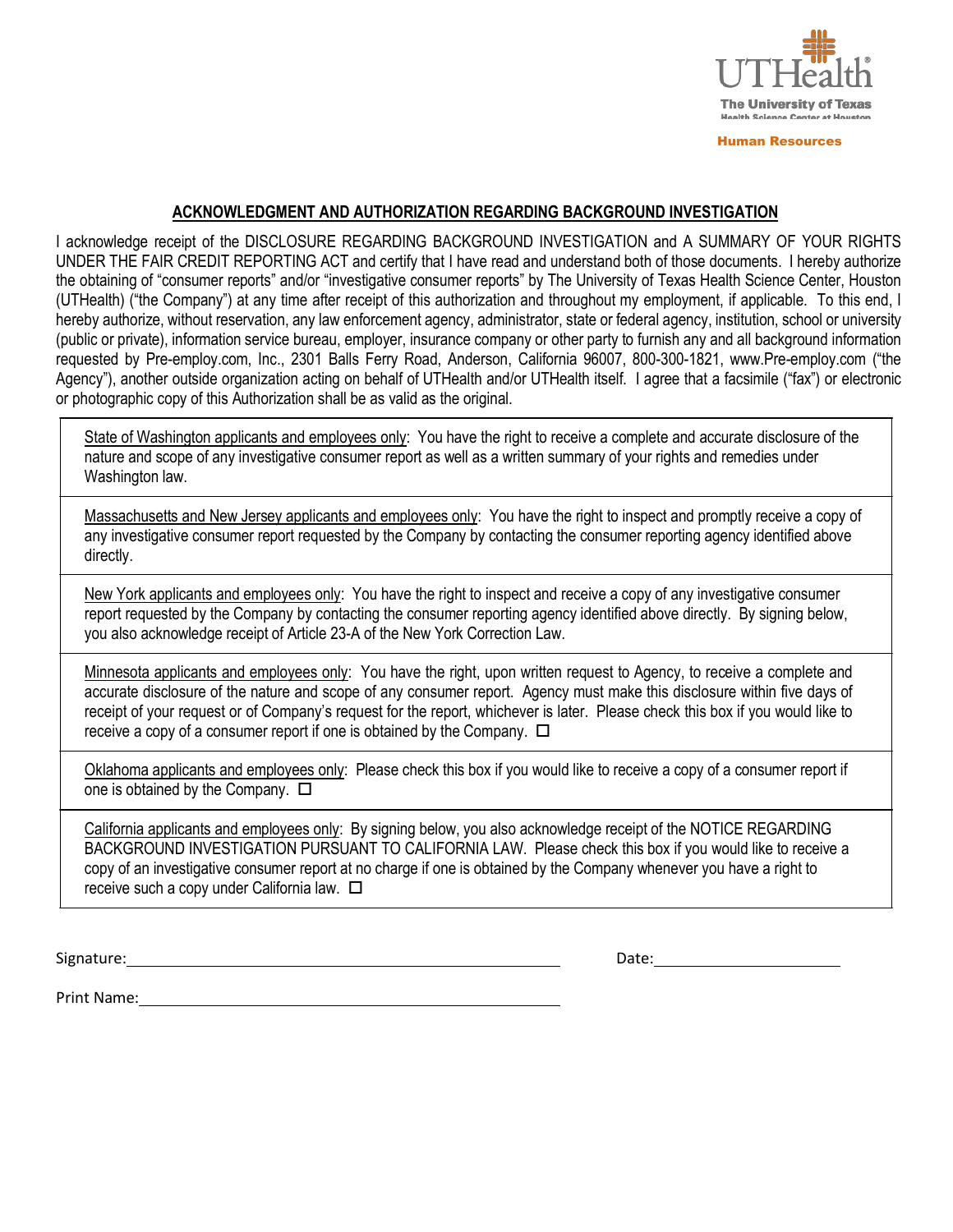#### **DISCLOSURE REGARDING BACKGROUND INVESTIGATION**

UTHealth ("the Company") may obtain information about you from a consumer reporting agency for employment purposes. Thus, you may be the subject of a "consumer report" and/or an "investigative consumer report" which may include information about your character, general reputation, personal characteristics, and/or mode of living, and which can involve personal interviews with sources such as your neighbors, friends or associates. These reports may contain information regarding your criminal history, credit history, motor vehicle records ("driving records"), and verification of your education or employment history or other background checks. You have the right, upon written request made within a reasonable time after receipt of this notice, to request disclosure of the nature and scope of any investigative consumer report. Please be advised that the nature and scope of the most common form of investigative consumer report obtained with regard to applicants for employment is an investigation into your education and/or employment history conducted by Preemploy.com, Inc., 2301 Balls Ferry Road, Anderson, California 96007, 800-300-1821, [www.Pre-employ.com,](http://www.pre-employ.com/) or another outside organization. You should carefully consider whether to exercise your right to request disclosure of the nature and scope of any investigative consumer report.

### **NOTICE REGARDING BACKGROUND INVESTIGATION PURSUANT TO CALIFORNIA LAW**

UT Health ("the Company") intends to obtain information about you from an investigative consumer reporting agency and/or a consumer credit reporting agency for employment purposes. Thus, you can expect to be the subject of "investigative consumer reports" and "consumer credit reports" obtained for employment purposes. Such reports may include information about your character, general reputation, personal characteristics, and mode of living. With respect to any investigative consumer report from an investigative consumer reporting agency ("ICRA"), the Company may investigate the information contained in your employment application and other background information about you, including but not limited to, obtaining a criminal record report, verifying references, work history, your educational achievements, licensure and certifications, obtaining your driving record and other information about you, and interviewing people who are knowledgeable about you. The results of this report may be used as a factor in making employment decisions. The source of any investigative consumer report (as that term is defined under California law) will be Pre-employ.com, Inc., 2301 Balls Ferry Road, Anderson, California 96007, 800-300-1821, www.Preemploy.com. The source of any credit report will be Pre-employ.com, Inc., 2301 Balls Ferry Road, Anderson, California 96007, 800-300-1821, [www.Pre-employ.com,](http://www.pre-employ.com/) Information regarding Pre-employ.com, Inc.'s, privacy practices (including information about whether any consumer personal information will be sent outside the U.S. or its territories) may be found [at www.Pre-employ.com](http://www.pre-employ.com/)

The Company agrees to provide you with a copy of an investigative consumer report when required to do so under California law.

Under California Civil Code section 1786.22, you are entitled to find out from an ICRA what is in the ICRA's file on you with proper identification, as follows:

- In person, by visual inspection of your file during normal business hours and upon reasonable notice. You also may request a copy of the information in person. The ICRA may not charge you more than the actual copying costs for providing you with a copy of your file.
- A summary of all information contained in the ICRA's file on you which is required to be provided by the California Civil Code and will be provided to you via telephone, if you have made a written request with proper identification for telephone disclosure and the toll charge, if any, for the telephone call is prepaid by or charged directly to you.
- By requesting a copy be sent to a specified addressee by certified mail. ICRAs complying with requests for certified mailings shall not be liable for disclosures to third parties caused by mishandling of mail after such mailings leave the ICRAs.

"Proper Identification" includes documents such as a valid driver's license, social security account number, military identification card, and credit cards. Only if you cannot identify yourself with such information may the ICRA require additional information concerning your employment and personal or family history in order to verify your identity.